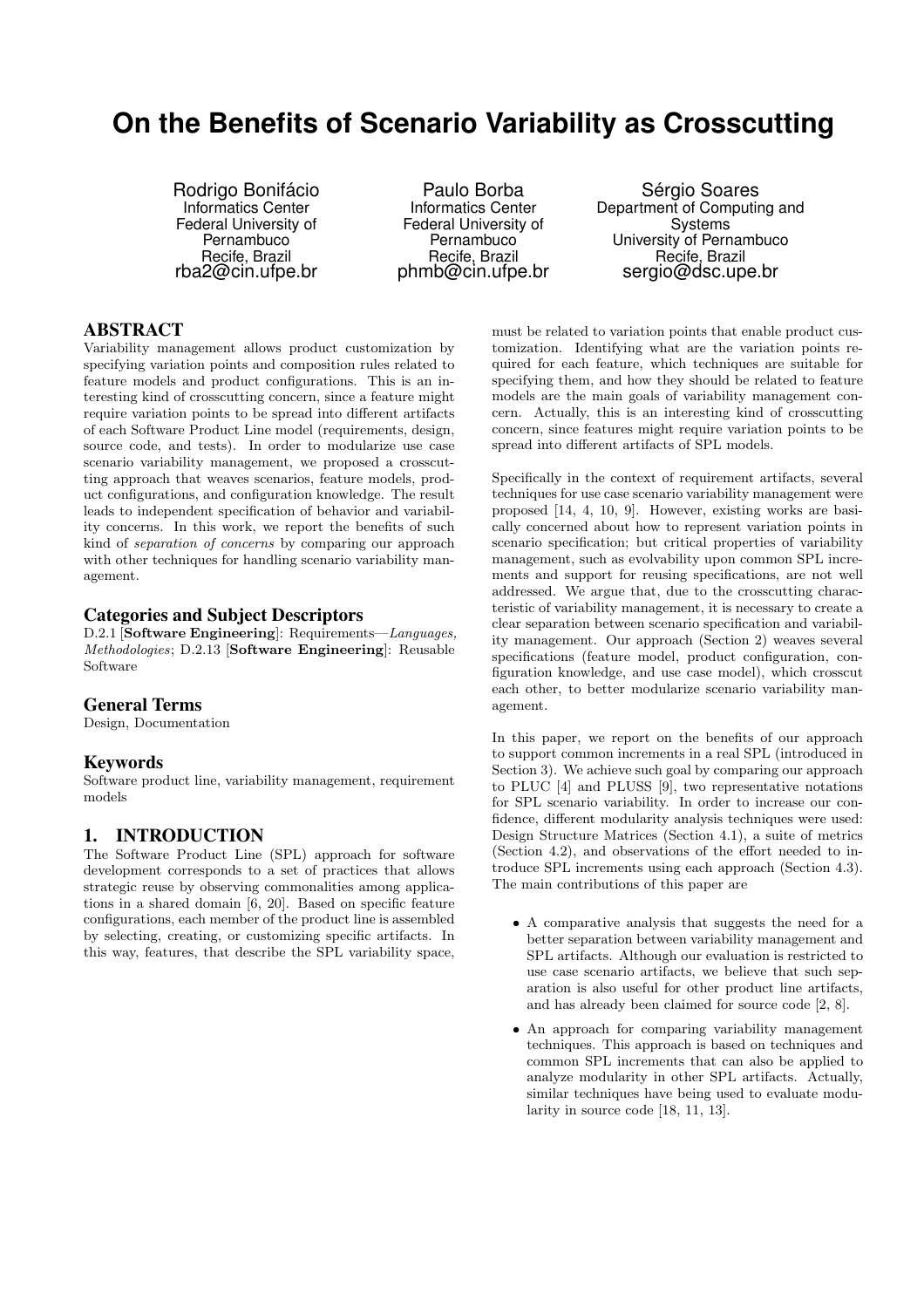Finally, we compare our approach to the body of related work (Section 5) and present our concluding remarks in Section 6. Next, we introduce our approach for scenario variability management.

# 2. VARIABILITY AS CROSSCUTTING

Variability management, as discussed in the previous section, is well known as a crosscutting concern. Therefore, in order to increase modularity, it is necessary to provide a clear separation between variability management and typical software development assets (such as requirements, design, source code, and test cases). The result is that both representations can then evolve independently. However, such kind of separation of concerns (SoC) also requires mechanisms to weave these representations during the product engineering phase [6].

We proposed a modeling framework for use case scenario variability that takes into account the crosscutting nature of variability management. A complete description of our technique is beyound the scope of this paper, but can be found elsewhere[1]. It is important to notice that our meaning of crosscutting is based on Masuhara and Kiczales work [19]. Therefore, applying the modeling framework, we described a weaver that takes four specifications as input: product line use case model, feature model, product configuration, and configuration knowledge. Such specifications crosscut each other with respect to the resulting product specific use case model (Figure 1). The weaver presents a clear separation between variability management and scenario specification, and also represents the processes required to compose those input specifications. Section 3, which describes a running example, presents instances of the aforementioned models.



Figure 1: Overview of the weaving process

It is interesting to enforce that such composition allows the representation of different kinds of variability, such as optional use cases and scenarios, quantified changed scenarios, and parameterized scenarios. Additionally, the weaver was  $decomposed$  in subprocesses<sup>1</sup>, one for each kind of variability. The semantics of those weavers (and the meta-model of the input and output languages) were described using the Haskell programming language. This decision was made in order to formally represent our weavers and to keep a similar level of abstraction that was used in [19].

The first weaver is responsible for checking if a product configuration is a valid instance of the feature model and for selecting, based on the product configuration, the set of use cases and scenarios that should be assembled into the final product. The second weaver, instead, is responsible for composing the resulting scenarios of first weaver, since they might crosscut each other based on from steps and to steps clauses (Figure 2). These clauses are used to modularize specifications, in such way that one scenario can crosscut scenarios of different use cases.

Use Case: Create and Send a Message Id: 01 Goal: Create and send a multimedia message Main Flow: The message box is not full. From step: START To step: END

| id | User Action                | System State              | System Response             |
|----|----------------------------|---------------------------|-----------------------------|
| 1M | Starts the message center  |                           | The message center applica- |
|    | application                |                           | tion is started             |
| 2M | Selects Create New MMS     |                           | The create a new MMS form   |
|    | option                     |                           | is displayed                |
| 3M | Fills in the message body  |                           | The message body is filled  |
|    |                            |                           | in                          |
| 4M | Selects the send message   |                           | The recipient form is dis-  |
|    | option                     |                           | played                      |
| 5M | Fills in the recipient     |                           | The recipient field is      |
|    | field                      |                           | filled                      |
| 6M | Selects the confirm option | The message               | The message is sent to the  |
|    |                            | has not reached           | recipient and saved in the  |
|    |                            | <foldersize></foldersize> | sent folder. The appli-     |
|    |                            | messages                  | cation returns to message   |
|    |                            |                           | center                      |

Alternative Flow: Include a multimedia content From step: 3M,4M To step: 4M

| i d  | User Action                                                                                               | System State | System Response                               |
|------|-----------------------------------------------------------------------------------------------------------|--------------|-----------------------------------------------|
| A1.1 | Select the include a <con-< td=""><td></td><td>The list of all <content-< td=""></content-<></td></con-<> |              | The list of all <content-< td=""></content-<> |
|      | tentType> option                                                                                          |              | Type> available content                       |
|      |                                                                                                           |              | type is displayed                             |
| A1.2 | Selects a specific resource                                                                               |              | The selected resource is                      |
|      |                                                                                                           |              | attached to the multimedia                    |
|      |                                                                                                           |              | message                                       |

Other alternative scenarios should be specified here

Use Case: Composition Mode Related to DRM Restrictions

Id: 02 Goal: Changes the composition behavior depended on DRM configuration Alternative Flow: Insert a DRM restricted content in warning mode From step: UC01/A1.1 To step: UC01/4M

| id   | User Action                | System State | System Response            |
|------|----------------------------|--------------|----------------------------|
| CM.1 | The subscriber selects one |              | Request a confirmation of  |
|      | DRM restricted resource    |              | sending a DRM restricted   |
|      |                            |              | content.                   |
| CM.2 | Confirms the attachment    |              | The selected resource is   |
|      | operation                  |              | attached to the multimedia |
|      |                            |              | message                    |

#### Figure 2: Examples of scenario composition

For instance, Figure 2 depicts that the behavior of Insert a DRM restricted content in warning mode crosscuts the behavior of Include a multimedia content after Step A1.1 (from step clause) and then returns to Step  $4M$  (to step clause) of Create and send a multimedia message. As a consequence, after weaving the scenarios showed in Figure 2, the following sequence of events is valid:

### $< 1M, 2M, 3M, A1.1, CM.1, CM.2, 4M, 5M, 6M >$

The third weaver is responsible for binding parameters embedded in scenario specifications. For example, the Include a multimedia content scenario in Figure 2 is parameterized according to the content types supported by a specific product. The domain values of parameters are defined in the product configuration (the selected features of a SPL member).

<sup>&</sup>lt;sup>1</sup>In fact, each subprocess is also a weaver represented in our modeling framework.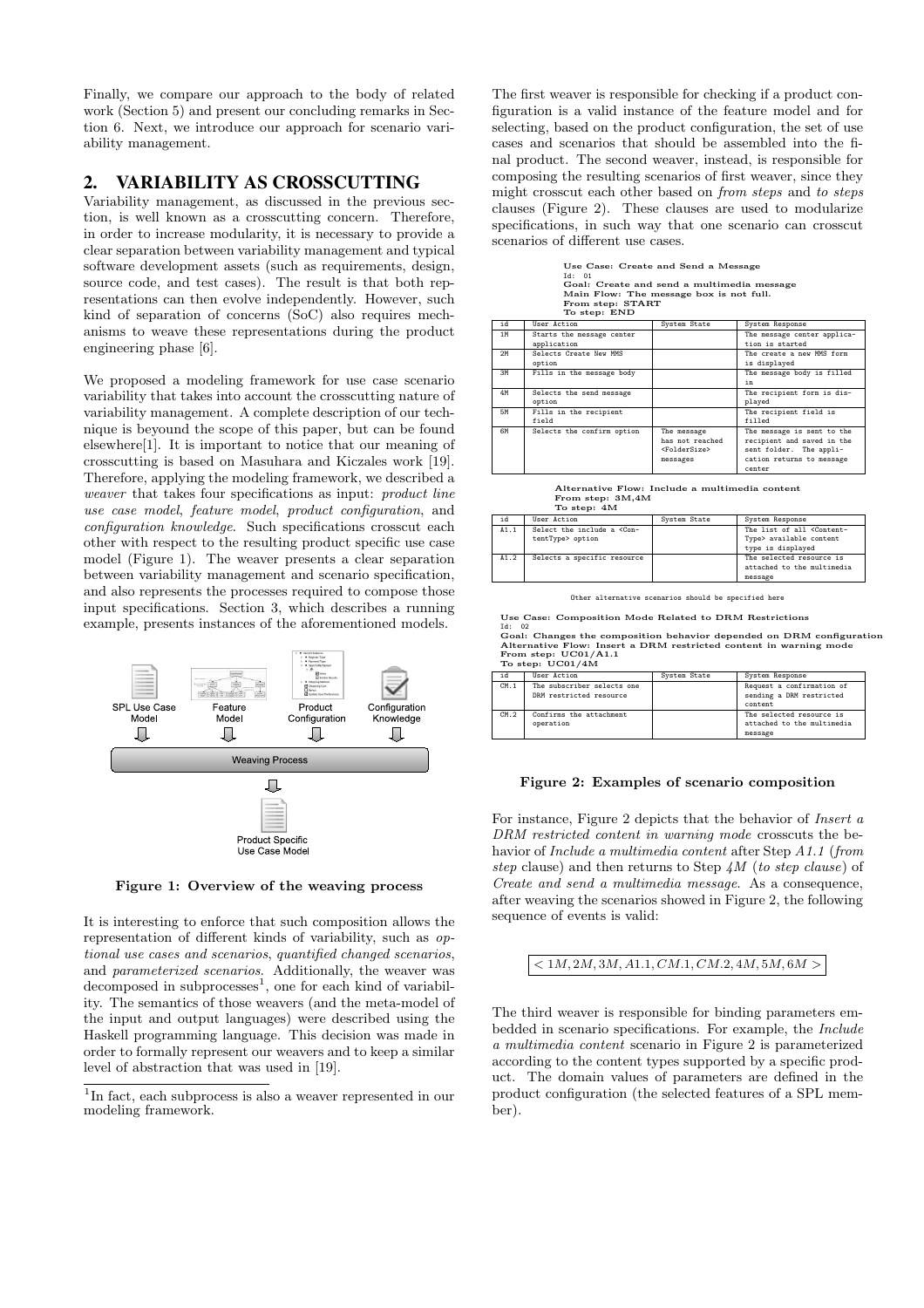Therefore, if a product is configured with supporting for image and audio content types, only these options will be available. In order to reduce coupling, a separated mapping is used for relating parameters embedded in scenarios to features selected in specific configurations. This decision preserves the independence between these artifacts. Although in this section we have already presented examples of our approach, the SPL used in our comparative analysis is described only in what follows.

# 3. MMS PRODUCT LINE

In order to compare the benefits of a clear separation between variability management and scenario specification, as supported by the approach just introduced, we specify using three different approaches, several use cases of a real multimedia message (MMS) product line. The core use cases of the MMS product line allow a subscriber to create, send and receive multimedia messages. Such messages might include both text and multimedia content (images, audio, video, rich text). Depending on specific feature configurations (Figure 3), the behavior of core use cases might change, additional use cases (like Folder Management, Configure Composition Model) might be included, and parameterized values might be instantiated. Next, we present a brief description of the MMS product line functional requirements.

Create and send a message: mandatory requirement that allows a subscriber to create and send a message. All sent messages must be saved on *sent folder*, unless the maximum number of messages (expressed by the Size feature) has been reached. Depending on the supported content, the user might include different kinds of objects (image, audio, video) into the message.

Receive a message: mandatory scenario that allows a subscriber to receive and view incoming messages. All received messages must be saved in the incoming folder. Depending on the supported operations related to structured data (phone number, email), several optional scenarios can be started (start a call, send an email, store phonebook data).

Display existing messages: mandatory scenario that allows a subscriber to navigate in the message folders and select an existing message for displaying its contents. After selecting an existing message, other operations are available, for example: edit the message contents, forward, remove, or move the selected message to a user defined folder.

Configure composition mode: optional scenario that allows a user to change the behavior of message composition with DRM (Digital Rights Management) restrict contents. If the restricted mode is selected, a message with restrict contents could not be sent. On the other hand, if the warning mode is selected, a warning will be presented if the subscriber tries to send a message with restricted content.

Structured Data Operations: optional scenario (zero or more Structured Data Operations can be selected) that allows a user to perform different operations from a displaying message, if the body of the message includes some structured data (like e-mail or phone number). Examples of such operations are: store a number in address book and send a message for a specific e-mail.

Based on the feature model depicted in Figure 3, and considering that the audio feature implies the image feature and the video feature implies the audio feature, we are able to derive more than one hundred members from MMS product line. The implies relation means that, if a product was configured with the audio feature, it must also be configured with the image feature. As a brief introduction about the feature model notation [7, 12], the relationships between a parent feature and its children are categorized as: Optional (features that might not be select in a specific product; e.g. Composition Mode and Structured Data Operations), Mandatory (features that must be selected, if the parent is also selected; e.g. *Storage Size*), **Or** (one or more sub-features might be selected; e.g. Content Type), and Alternative (exactly one sub-feature must be selected; e.g. Composition Mode).

For simplicity, let us assume that three products (Table 1) were defined in the SPL. This is required because some tags in PLUC technique, which will be explained later, are computed based on the specific members of the product line.

Table 1: Initial set of products

| Product        | Product Configuration                              |
|----------------|----------------------------------------------------|
| P1             | Content Type (Image) and                           |
|                | Folder Management (Size (1000))                    |
| P <sub>2</sub> | Content Type (Image, Audio, Video) and             |
|                | Structured Data Operations (Store) and             |
|                | Folder Management (Size (1000))                    |
| P3             | Content Type (Image, Audio, Video) and             |
|                | Structured Data Operations (Store, Send Email) and |
|                | Composition Mode and                               |
|                | Folder Management (Size (1500), Multiple Folder)   |

The first configuration corresponds to a simple product, with support only for image content, maximum number of messages equals to one thousand, and no support for structured data operations and DRM composition mode. The second one has support for all kinds of contents, the same maximum number of messages (one thousand), and full support for structured data operations. The later one also has support for all kinds of contents, extended storage size (maximum number of messages equals to one thousand and five hundreds), full support for structured data operations, support for DRM composition mode and Multiple Folders. Aiming at generating the products showed in Table 1, it is necessary to relate features to software artifacts. The configuration knowledge [7, 20], one of the input models of our weaver, is responsible for keeping this kind of relation. For instance, considering the configurations described in Table 2, if the feature Warning Mode Composition was selected for a specific product, the scenarios Include a Multimedia Content (SC02) and Insert a DRM Restricted Content in Warning Mode (SC14) would be assembled. In a similar way, if the features Move Message and Multiple Folder were selected, the scenario Move an Existing Message (SC09) would be assembled.

Table 2: Segment of the Configuration Knowledge

| Feature expression               |                   | Selected artifacts |
|----------------------------------|-------------------|--------------------|
| Warning Mode Composition         |                   | (SCO2, SC14)       |
| Move Message and Multiple Folder | $\longrightarrow$ | SC09               |
|                                  |                   |                    |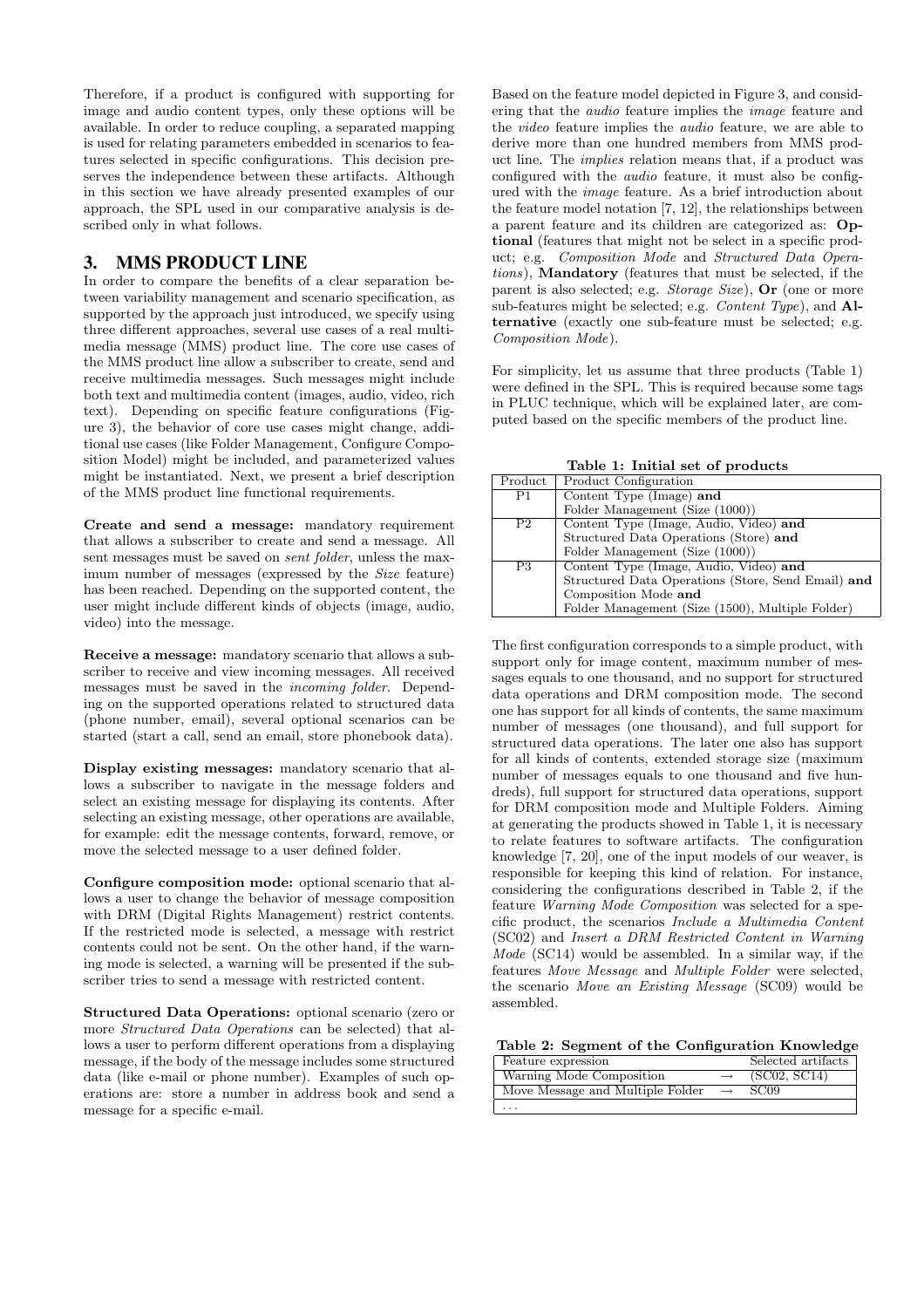

Figure 3: MMS feature model

Next, we will present the specification of the Crate and Send a Message use case using PLUC and PLUSS techniques. The necessary description of both notations is also presented.

### 3.1 Scenario specification in PLUC

Product Line Use Cases (PLUC) is a technique proposed for representing SPL requirements [4]. For instance, Figure 4 presents the PLUC specification of Create and Send a Message. This artifact is responsible for describing the behavior related to create and send a message and all of its extensions. In Figure 4, only two extensions are presented: Include a Multimedia Content and Include a DRM Restricted Content in Restricted Mode. Due to size constraints, other scenarios are not depicted in Figure 4.

PLUC introduces special tags for representing variabilities in use case scenarios. For example, Tag [VP3], in Step 6.a1 of Figure 4, denotes a variation point that abstracts over the supported content types. For each variation point used in scenario specification, one tag must be defined. The actual value of each tag is specified in the Variation Points section and depends on each product specification. It is important to notice that SPL members are also described using the same tag notation (see the VP1 tag in Figure 4).

In PLUC, there is no specific artifact used to relate product configurations to feature models. In the current example, three products (Product 1, Product 2, and Product 3) are defined based on the initial set of products (Table 1). Since the values of alternative and optional variation points are computed based on such products (as can be seen from the case-of clause in Figure 4), instead of specific features, the inclusion of a new member in the product line might require a deep review of all variation points. Moreover, since the variation points and the product definitions are spread among several PLUC artifacts, preserving the SPL consistency is hard and time consuming. A systematic analysis of such properties is described in Section 4

### 3.2 Scenario specification in PLUSS

PLUSS (Product Line Use case modeling for Systems and Software engineering) is the other technique used in our comparative analysis. This approach presents a better separation between variability management and scenario specification, since product definition is not tangled within use cases, and the domain values of parameters (similar to PLUC tags) are related to alternative features and are not embedded in specifications [9]. However, according to PLUSS metamodel [9], there is no specific artifact (such as configuration

| Create and Send a Message<br>Goal: Create and send a multimedia message<br>Primary actor: Subscriber                                                                                                                                                                                                                                                                                                                                                                                                                                                                                                                                                                                                                                                                  |
|-----------------------------------------------------------------------------------------------------------------------------------------------------------------------------------------------------------------------------------------------------------------------------------------------------------------------------------------------------------------------------------------------------------------------------------------------------------------------------------------------------------------------------------------------------------------------------------------------------------------------------------------------------------------------------------------------------------------------------------------------------------------------|
| Main Flow: The message box has not reached [VP2] messages.<br>The subscriber starts the message center application<br>1.<br>The message center application is started<br>2.<br>3. The subscriber selects Create New MMS option<br>4. The create a new MMS form is displayed<br>5. The subscriber fills in the message body<br>6. The subscriber selects the send message option<br>7. The recipient form is displayed<br>8. The subscriber fills in the recipient field<br>9. The recipient field is filled<br>10. The subscriber selects the confirm option<br>11. The message is sent to the recipient<br>12. The message is saved in the sent folder<br>13. The send message transient is displayed<br>14. The application returns to message center<br>Extensions |
| 6 Include a multimedia content<br>6a.1. The subscriber selects the include a [VP3] content option<br>6a.2. The list of all [VP3] available resources is displayed<br>6a.3. The subscriber selects one specific resource<br>6a.4.The selected resource is attached to the multimedia message<br>6a.5. The application returns to step 6                                                                                                                                                                                                                                                                                                                                                                                                                                |
| 6 Include a DRM restricted content in Restricted Mode<br>6b.1. The subscriber selects the include a [VP3] content option<br>6b.2. The list of all [VP3] available resources is displayed<br>6b.3. The subscriber selects one DRM restricted resource<br>6b.4. The system reports the DRM restriction<br>6b.5. The application returns to step 6                                                                                                                                                                                                                                                                                                                                                                                                                       |
| Other extensions should be described here                                                                                                                                                                                                                                                                                                                                                                                                                                                                                                                                                                                                                                                                                                                             |
| Variation points:<br>VP1: Alternative<br>0: Product 1<br>1 : Product 2<br>2 : Product 3<br>VP2: Parametric<br>case VP1 of<br>0:1000<br>1:1000<br>2:1500<br>VP3: Parametric<br>case VP1 of<br>$0$ : (Image)<br>1 : (Image, Audio, Video)                                                                                                                                                                                                                                                                                                                                                                                                                                                                                                                               |
| 2 : (Image, Audio, Video)                                                                                                                                                                                                                                                                                                                                                                                                                                                                                                                                                                                                                                                                                                                                             |

#### Figure 4: Create and Send a Message in PLUC

knowledge [7, 20]) used for relating features to optional use cases, scenarios and steps. Another characteristic of PLUSS is that all variant steps of a scenario specification are defined in the same flow of events. For example, the third flow presented in Figure 5 describes the behavior related to the attachment of a DRM restricted content when a product is configured in both *restricted* or *warning* mode. Steps  $2(a)$ and 2(b) are never performed together. They are alternative steps: Step 2(a) will be performed only if the feature Restricted composition mode is selected; otherwise Step 2(b) will be performed. Additionally, Step 3 is optional, and will be performed only if the feature Warning composition mode is selected. Therefore, based on PLUSS notation, features must be directly related to the use case model.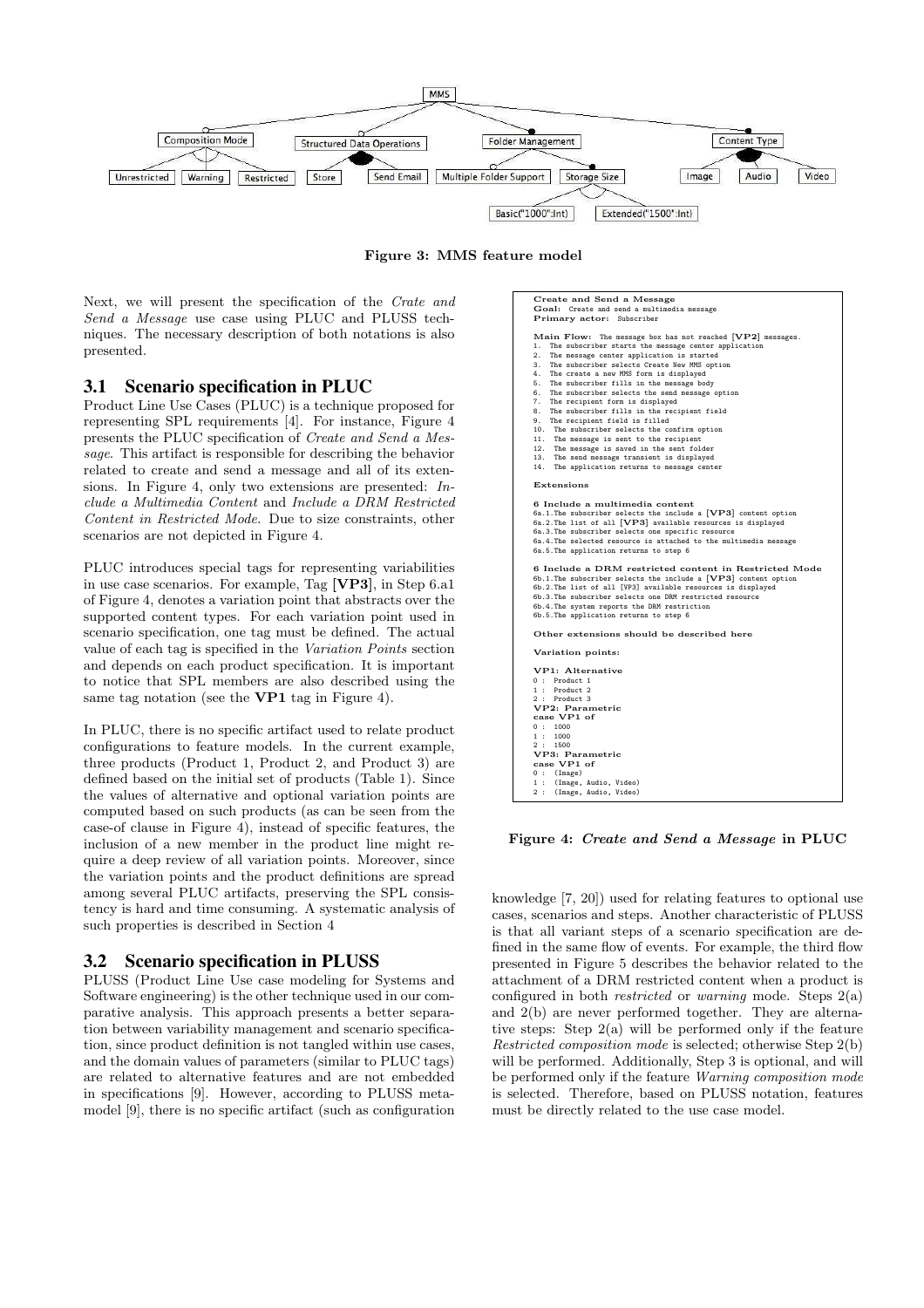In the current example, it is necessary to annotated the PLUSS feature model in order to represent that the Storage Size feature is related to the Size parameter; the Content Type feature is related to the **ContentType** parameter; the Restricted composition mode feature is related to the Step 2(a) of second extension; and the Warning composition mode feature is related to steps 2(b) and 3 of the second extension. Finally, notice that the behavior described in the second extension of Figure 5 might be required in other use cases, like Selecting a Message to Forward - since it is possible to attach a multimedia content while forwarding a message. Hence, a feature behavior can be spread among several use cases, resulting in maintainability issues: introducing a new product variant might require changes in several artifacts.

Create and Send a Message Goal: Create and send a multimedia message Primary actor: Subscriber Main Flow: The message box has not reached [SIZE] messages.

| id             | Actor Action                          | System Response                        |  |  |  |
|----------------|---------------------------------------|----------------------------------------|--|--|--|
| $\mathbf{1}$   | Starts the message center application | The message center application is      |  |  |  |
|                |                                       | started                                |  |  |  |
| $\mathcal{L}$  | Selects Create New MMS option         | The create a new MMS form is displayed |  |  |  |
| $\mathbf{3}$   | Fills in the message body and selects | The recipient form is displayed        |  |  |  |
|                | the send message option               |                                        |  |  |  |
| $\overline{a}$ | Fills in the recipient field          | The recipient field is filled          |  |  |  |
| 5              | Selects the confirm option            | The message is sent to the recipient   |  |  |  |
|                |                                       | and saved in the sent folder. The      |  |  |  |
|                |                                       | application returns to message center  |  |  |  |

Extension Flow: Include a multimedia content

| Id           | Actor Action                                                                                   | System Response                                                                                           |
|--------------|------------------------------------------------------------------------------------------------|-----------------------------------------------------------------------------------------------------------|
| $\mathbf{1}$ | In the third step, the subscriber se-<br>lects the include a $[ContentType]$<br>content option | The list of all [ContentType]<br>available resources is displayed                                         |
|              | Selects one specific resource                                                                  | The selected resource is attached to<br>the multimedia message and the appli-<br>cation returns to step 6 |
|              |                                                                                                |                                                                                                           |

Extension Flow: Include a DRM restricted content

| id   | Actor Action                        | System Response                      |
|------|-------------------------------------|--------------------------------------|
|      | Selects the include a [Content-     | The list of all [ContentType]        |
|      | Type] content option                | available resources is displayed     |
| 2(a) | Selects one DRM restricted resource | The system reports the DRM restric-  |
|      |                                     | tion: the subscriber can not attach  |
|      |                                     | the resource                         |
| 2(b) | Selects one DRM restricted resource | The system asks the subscriber if he |
|      |                                     | (she) wants to send a DRM restricted |
|      |                                     | content.                             |
| (3)  | Confirms the attachment operation   | The selected resource is attached to |
|      |                                     | the multimedia message               |

#### Figure 5: Create and Send a Message in PLUSS

In what follows, we present a systematic evaluation of our crosscutting approach by comparing it with the techniques just presented.

#### 4. EVALUATION

As briefly discussed in Section 3.1 and Section 3.2, both PLUC and PLUSS approaches do not present a clear separation between variability management concern and scenario specification. This occurs because variants in PLUC are embedded in use case specifications; and, although variants in PLUSS are not tangled within use cases, such technique requires a direct relation from features to use cases. As a result of this kind of dependency, its is difficult to evolve both representations independently. In this section, we apply Design Structure Matrices (DSMs) [3] for better understanding the effects of such dependences. DSMs is an interesting and simple tool for visualizing dependences between design decisions. Such decisions are distributed in both rows and columns of a matrix.

We can identify which input data is required (a dependency) by a design task by observing which columns are marked in its corresponding row. However, DSMs do not offer support for quantifying relevant properties of scenario variability management. Therefore, we also present an evaluation based on modularity and complexity metrics. Finally, in order to increase the confidence of our previously evaluations, we analyze how the compared approaches support some common SPL increments, such as introducing a new feature variant and introducing a new product configuration.

### 4.1 DSMs analysis

In this work, we apply DSMs to visualize design dependences in two levels: the first one presents a high level view of dependences between variability management (feature model, SPL instances and configuration model) and use cases; the second one presents how features are spread among use cases. Observing the high level view of dependences in PLUC (Figure  $6(a)$ ), we can realize that such technique results in cyclical dependences between use cases and variability management. First, use cases refer to tags that are computed based on features and on specific SPL instances (dependences illustrated in line 4 with columns 1, 2, and 3). On the other hand, the relationship between features and artifacts and the definition of SPL instances are embedded in the use cases (dependences illustrated in lines 1, 2, and 3 with column 4). This is an example of a nonmodular design, because, in PLUC, the Create and Send a Message use case (Figure 4) specifies the space variability for the Message Folder Size and the Supported Content Types features. However, the same information is presented in the Receive a Message use case. Additionally, the SPL valid instances (products) and its configurations are spread among several use cases. These dependences result in several modularity issues, being difficult for: a) documenting variability management and use case decisions in parallel; and b) evolving both representations independently.

|                |                | (a)                 |             |                |                |              |              |
|----------------|----------------|---------------------|-------------|----------------|----------------|--------------|--------------|
|                |                |                     |             | 1              | $\overline{2}$ | 3            | 4            |
|                | 1              | Feature model       |             |                |                |              | $\mathbf x$  |
|                | 2              | SPL instances       |             | X              |                |              | $\mathbf x$  |
|                | 3              | Configuration model |             | $\mathbf x$    | X              |              | $\mathbf x$  |
|                | 4              | Use case model      |             | X              | х              | X            |              |
|                |                |                     |             |                |                |              |              |
|                |                | (b)                 |             |                |                |              |              |
|                |                |                     |             | 1              | $\overline{2}$ | 3            | 4            |
|                | 1              | Feature model       |             |                |                | $\mathbf{x}$ | $\mathbf{x}$ |
|                | $\overline{2}$ | SPL instances       |             | $\mathbf{x}$   |                |              |              |
|                | 3              | Configuration model |             | X              |                |              | X            |
|                | 4              | Use case model      |             | X              |                |              |              |
|                |                |                     |             |                |                |              |              |
|                |                | (c)                 |             |                |                |              |              |
|                |                |                     | 1           | $\overline{2}$ | 3              | 4            | 5            |
| 1              |                | Feature model       |             |                |                |              |              |
| $\overline{2}$ |                | SPL instances       | X           |                |                |              |              |
| 3              |                | Configuration model | $\mathbf x$ |                |                |              | X            |
| 4              |                | Environment         | $\mathbf x$ |                |                |              |              |
| 5              |                | Use case model      |             |                |                | X            |              |

#### Figure 6: High level view of dependences

PLUSS partially solves (see Figure 6(b)) the cyclical dependences just presented, since SPL instances and feature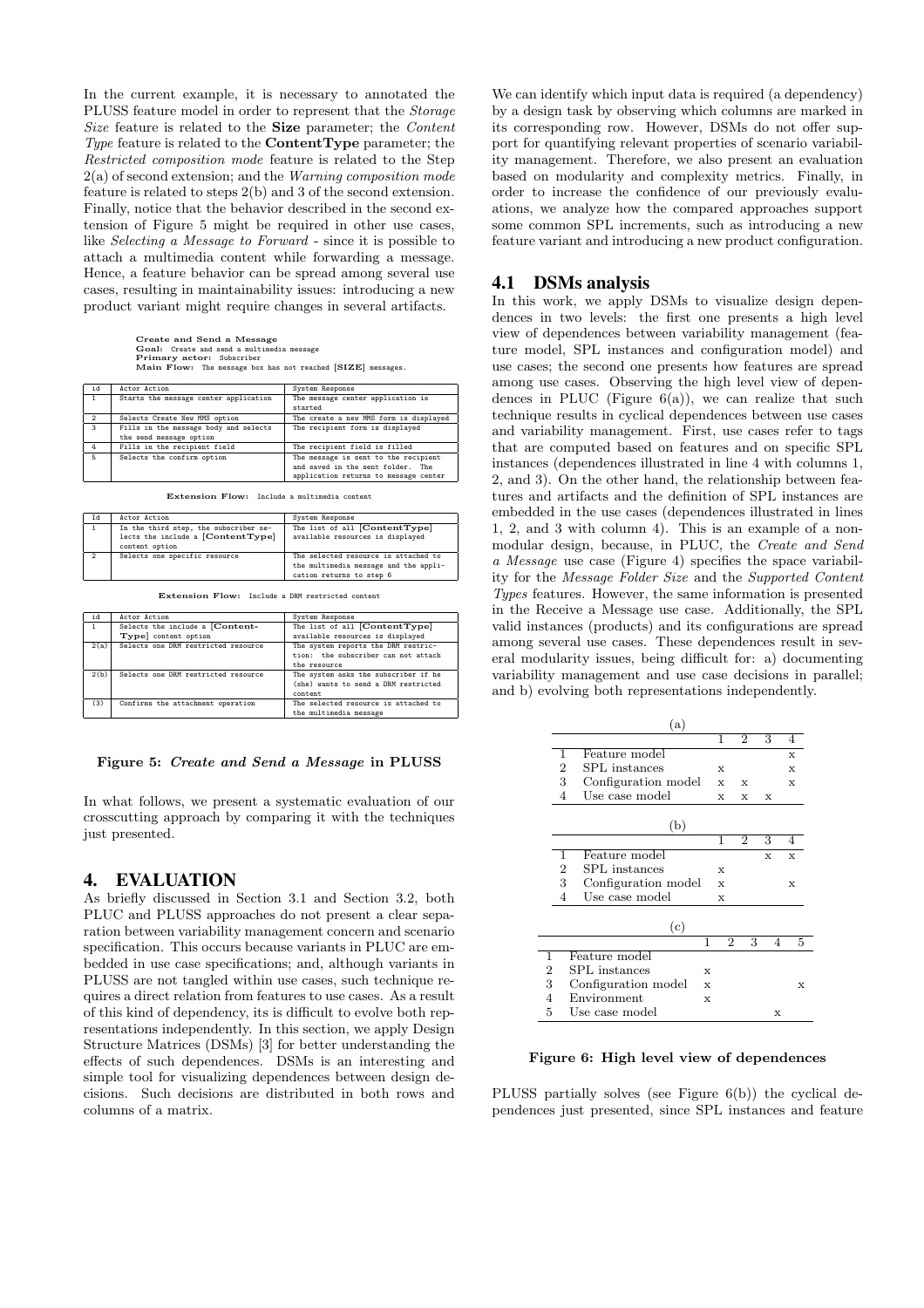variants are not embedded in use cases. However, we can visualize a cyclical dependency between the feature model and the configuration knowledge, since there is no independent artifact used to relate features to use cases, Additionally, it is not possible to independently evolve parameters in use case specification and their domain values defined in feature models (resulting in the cyclical dependency between use cases and features). Applying our approach results in a better separation (Figure  $6(c)$ ) between variability management and use cases, since the relationships between them are specified in the configuration knowledge (they are not established in the feature model, as in PLUSS).

As explained before, in PLUSS, it is necessary to introduce some annotations in the feature model in order to define the domain values of a scenario parameter. On the other hand, in our approach, we introduced a third artifact (a map or environment) responsible for this kind of relationship. Such map is composed by pairs Parameter name x Feature id. As a consequence of introducing such mapping, the name of features can change without breaking the use cases (only the environment should be updated). Because use cases do not have explicit references to SPL instances and configurations, introducing new features or SPL instances do not change the use case model.

In the context of this work, DSMs were also applied for representing the spreading of features into use cases. Such representation was very useful for computing the metric Feature Diffusion Over Use Cases [11] (explained in Section 4.2). Due to space constraints, we do not present the PLUSS DSM in this level of details. We can observe in the DSM of Figure 7(a) that, in PLUC, features are often spread among several use cases. For example, feature Composition Mode is relevant in the context of four use cases (labeled as the design parameters 5 to 8). Other interesting characteristic, which we can observe in the Figure  $7(a)$ , is that there is no dependences between use cases, since each use case describes all of its extension points. However, it is not possible to specify two use cases independently, since there is cyclical dependences between use cases and features and these features can be spread into several use cases.

In our approach, since one scenario can refer to steps specified in another use cases (either using step ids or annotations), there are several dependences between use cases. For example, in Figure 7(b), Structured Data Operation use case depends on Select and Display a Message and on Receive a Message use cases. However, features do not depend on use cases anymore (the variability space is not represented in use cases), there is no cyclical dependences, and use cases are more concise (although the number of use cases is greater than in PLUC). Two new use cases were created: Forward a Message, that allows the reuse related to forward an existing message; and Structured Data Operations, responsible for modularizing all specification related to the structured data operation concern.

# 4.2 Quantitative analysis

Based on the scenario specifications and on the DSM analysis (Section 4.1), we derived several metrics for quantifying feature modularity and use case model complexity (related to the size of specifications).

|                                | (a) |                |             |                |   |   |             |   |   |
|--------------------------------|-----|----------------|-------------|----------------|---|---|-------------|---|---|
|                                | 1   | $\overline{2}$ | 3           | 4              | 5 | 6 | 7           | 8 | 9 |
| 1 Composition mode             |     |                |             |                | x | x | $\mathbf x$ | x |   |
| 2 Structured data operations   |     |                |             |                |   | х | х           |   |   |
| 3 Folder management            |     |                |             |                | x | х |             |   | х |
| 4 Content type                 |     |                |             |                | x | x |             |   |   |
| 5 Create and send a message    | x   |                | x           | $\mathbf{x}$   |   |   |             |   |   |
| 6 Receive a message            | х   | x              | x           | x              |   |   |             |   |   |
| 7 Select and display a message | x   | $\mathbf{x}$   |             |                |   |   |             |   |   |
| 8 Configure composition mode   | x   |                |             |                |   |   |             |   |   |
| 9 Manage user defined folders  |     |                | х           |                |   |   |             |   |   |
|                                | (b) |                |             |                |   |   |             |   |   |
|                                |     | $\overline{2}$ | 3           | $\overline{4}$ | 5 | 6 | 7           | 8 | 9 |
| 1 Composition mode             |     |                |             |                |   |   |             |   |   |
| 2 Structured data operations   |     |                |             |                |   |   |             |   |   |
| 3 Folder management            |     |                |             |                |   |   |             |   |   |
| 4 Content type                 |     |                |             |                |   |   |             |   |   |
| 5 Create and send a message    |     |                | $\mathbf x$ | $\mathbf x$    |   |   |             |   |   |
| 6 Receive a message            |     |                | x           | x              |   |   |             |   |   |
| 7 Select and display a message |     |                |             | x              |   |   |             |   |   |
| 8 Configure composition mode   | x   |                |             |                |   |   |             |   |   |
| 9 Manage user defined folders  |     |                | X           |                |   |   |             |   |   |
| 10 Forward a message           |     |                |             |                |   | X | x           |   |   |
| 11 Structured data operation   |     | х              |             |                |   | x | x           |   |   |

Figure 7: Features and use case dependences

Increasing levels of feature modularity implies better evolvability, since SPL changes or increments can be performed in a isolated way. Also, if a modular feature specification could crosscut other specifications, it would be expected more reusable assets.

Adapted from [13], the proposed modularity metrics quantify two types of relations involving features and use cases. First, Feature Diffusion over Use Cases (FDU) is used for quantifying how many use cases are affected by a specific feature. For instance, in PLUC we can realize (Figure  $7(a)$ ) that Folder Management feature affects Create and Send a Message and Receive a Message use cases. So, the corresponding FDU value is equal to two. On the other hand, Number of Features per Use Case (NFU) is used for quantifying how many features are tangled within a specific use case. We assume that each use case should be interested in its primary goal, although several features might be related to the primary goal of a use case. For example, Content Type and Storage Size features are part of the primary goal of Create and Send a Message use case. However, Composition Mode and Structured Data Operations do not compose its primary goal - actually, a specific product can be assembled without such features. Therefore, NFU value for Create and Send a Message PLUC is three. Moreover, we applied the metric Feature Diffusion over Scenarios (FDS) in order to quantify how many internal use case members (scenarios) are necessary for the materialization of a specific feature.

Two metrics related to complexity were applied in this work. The first one, vocabulary size, quantifies the number of use cases  $(V S_U)$  and scenarios  $(V S_S)$  required by each of evaluated approaches. The second one, Steps of Specification (SS), is related to the size of each scenario and identifies how many pairs User action x System response compose a specific scenario. Additionally, we also relate modularity to complexity by applying Features and Steps of Specification (FSS), which counts the number of steps of specification whose main purpose is to describe the behavior of a feature.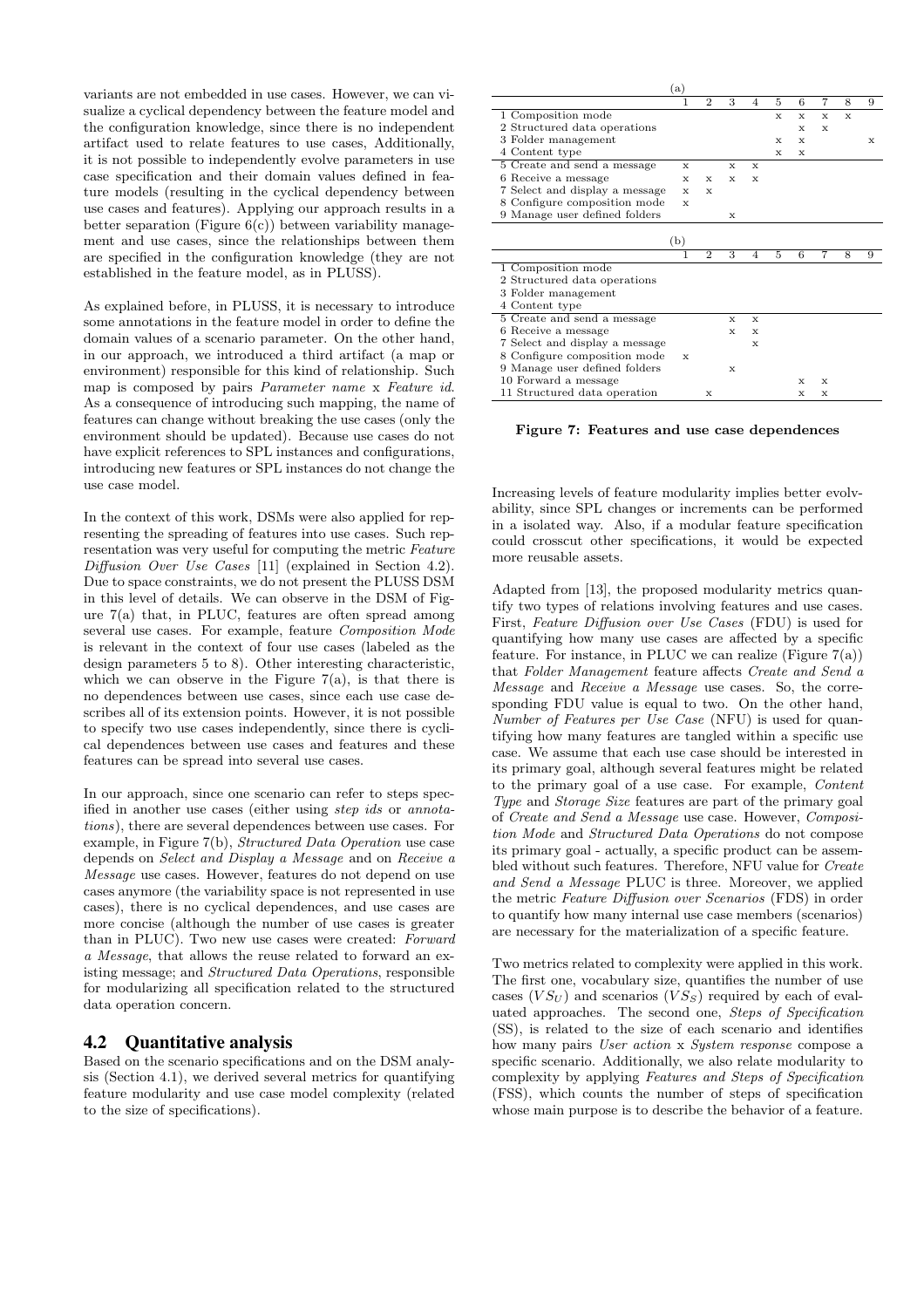Table 3 summarizes the evaluation of these metrics based on the case study.

Table 3: Modularity and complexity metrics

|                   | PLUC | <b>PLUSS</b> | Crosscutting |
|-------------------|------|--------------|--------------|
| Mean value of FDU | 3.5  | 3.5          |              |
| Mean value of FDS | 6.25 | 5            | 4.25         |
| Mean value of NFU |      |              |              |
| Mean value of FSS | 12   | 11           | 10.25        |
| VSU               | 5    |              |              |
| VSS               | 27   | 24           | 23           |
| SS                | 75   |              | 56           |

In Table 3 we present the average value of some metrics, such as the mean value of Feature Diffusion over Use Cases (FDU). Therefore, on the average, the running example points that that each feature in PLUC is tangled within 3.5 use cases. Notice that, since PLUC and PLUSS do not allow a scenario to crosscut other scenarios in different use cases, it is difficult to modularize features into a single use cases. The result is that, when comparing to the crosscutting approach, features are more diffused (FDU metric) and use cases are less concise (NFU) in these approaches. The crosscutting approach, in contrast, allows the composition of scenarios through from steps and to steps clauses. Such mechanism, although more expressive and formal, is similar to use case extensions [15, 16, 17].

Another point is that vocabulary size metrics (such as VSU and VSS) are better in the crosscutting and PLUSS approaches for different reasons. First, the number of scenarios in PLUSS is lower than in PLUC because a scenario in PLUSS might be used for describing all related variants. For instance, Include a DRM Restricted Content scenario of Figure 5 describes the behavior for both Restricted and Warning modes. This facility is not supported in PLUC neither in crosscutting approach. However, in the crosscutting approach the vocabulary size is lower than in other approaches for the reason that a scenario might be modularized in such way that no duplications are required. For example, in PLUC and PLUSS approaches, since forward an incoming message operation can be started from Receive a Message and from Select and Display a Message use cases, scenarios related to DRM constraints are duplicated. This problem can be avoided in our crosscutting approach by composing scenarios of different use cases. Also related to vocabulary size, the crosscutting approach presents more use cases than PLUC and PLUSS. However, the number and complexity of scenarios are lower. We discuss a bit more about these conclusions in Section 4.4. Next, we present the last evaluation we performed in this work.

# 4.3 SPL evolution analysis

This section aims at evaluating how the results of DSMs and quantitative analysis may be related to the flexibility, which is quantified by introducing some common SPL increments. The new version of MMS product line introduces a new structured data operation, allowing a subscriber to make a call for a number embedded in a message; introduces a new content type, allowing a subscriber to attach emotion icons to messages; and defines a new product with the configuration presented by Table 4.

Table 4: New MMS product line member

| Product        | Feature Configuration                             |
|----------------|---------------------------------------------------|
|                | Content Type (Image, Audio, Emotion icons)        |
| P <sub>4</sub> | Data Operations (Store, Send Email, Place a call) |
|                | Composition Mode                                  |
|                | Folder Management (Size (1000), Multiple Folder)  |

Table 5 summarizes the changes required by each SPL increment. We evaluate, for each technique, the impact of a given increment on the following SPL artifacts: feature model (FM), configuration knowledge (CK), product configurations (PC), and use case model (UC). Specifically for the use case model, we present how many artifacts were impacted. For the other ones, we present only if the artifact was modified or not. The main conclusion is that defining domain values for parameters tangled within use cases requires a lot of effort to make simple changes, such as the inclusion of a new content type. In PLUC, this increment requires changes in all models. Additionally, each use case that refers to the content type must be updated. Both PLUSS and crosscutting approaches, which use feature models to define the domain values of parameters, require only changes in feature models to introduce a new feature variant (a new content type, in this case). Based on the increments proposed, there is no significant difference between PLUSS and the crosscutting approach. However, since the behavior related to Strucure Data Operations are modularized in one use case, in the first increment, the number of affected use cases in the crosscutting approach is lower than in PLUSS.

# 4.4 Threats to conclusion validity

We have chosen the MMS product line because it offers the opportunity of specifying different kinds of variability, such as optional use cases and scenarios, parameterized scenarios and crosscutting changes. However, we concluded that some differences in the quantitative analysis might be observed after evaluating other product lines. For instance, besides some issues related to understandability, combining different variants in a single scenario might reduce significantly the specification's vocabulary size. This characteristic is only supported by the PLUSS approach. However, in the running example, only one feature was suitable for being specified using this technique. Additionally, we have specified the PLUC and PLUSS scenarios based on a few available examples. All scenario specifications are available at [1]. However, the evaluation discussed in Section 4 is still valid; once it can be used as a guide to perform other analysis and to report the benefits of the SoC between variability management and SPL assets.

# 5. RELATED WORK

Several approaches have been proposed for representing scenario variability [16, 14, 9, 4]. However, in this paper we only compare our crosscutting approach with PLUC and PLUSS techniques because they encompass a broad range of SoC between variability management and scenario specification. PLUC presents the lowest level of modularity, since almost all information related to variability is tangled within use cases. Although PLUSS partially reduces such coupling, by considering the importance of feature modeling, some dependences from feature to use cases are still present. These dependences are avoided in our approach.